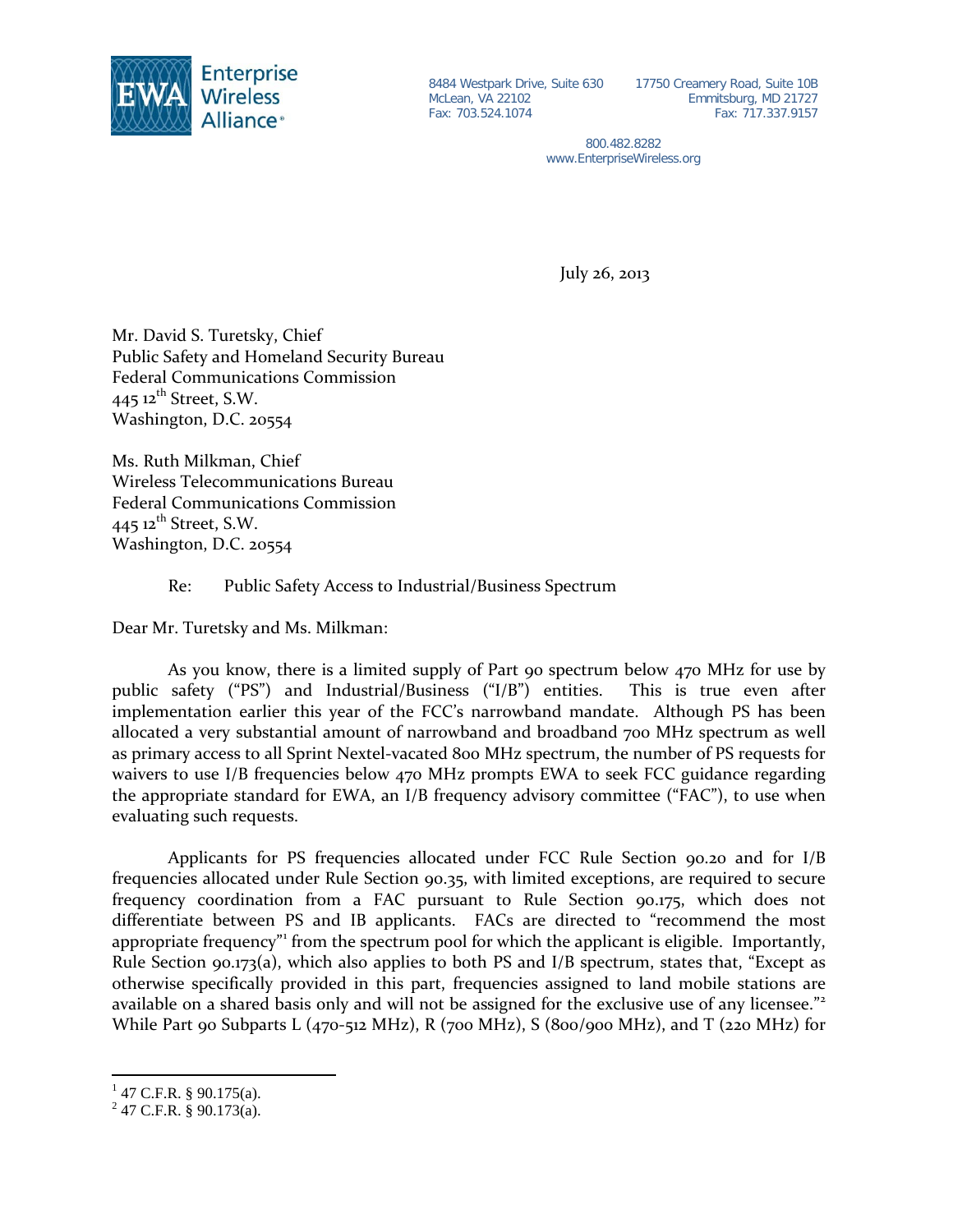the most part are designed for exclusive channel assignments, frequencies in the bands below 470 MHz have been assigned for a half-century on a shared basis except as described below.

Rule Section 90.187 details the standards by which applicants for frequencies below 470 MHz may be coordinated for exclusive use of particular frequencies and, again, does not distinguish between PS and I/B entities. That rule specifies that only trunked systems qualify for channel exclusivity and defines the contour analysis FACs are required to use to determine when an exclusive use channel can be assigned.<sup>[3](#page-1-0)</sup> Conversely, however, the FCC does not require that all trunked channels below 470 MHz be exclusive, but permits the use of both exclusive and shared frequencies.<sup>[4](#page-1-1)</sup> Systems comprised of exclusive channels (FB8) are classified as centralized trunked systems. Those using non-exclusive channels (FB2 or FB6) are classified as decentralized trunked systems. Those using a combination of the two are labeled hybrid trunked systems. Because exclusive channels are so difficult to obtain, particularly in populated markets, many I/B trunked systems are hybrid, using some shared channels that are required to comply with the monitoring requirements of Rule Sections 90.187(b) and 90.403(e).

PS waiver requests to use I/B frequencies often rely on a determination that no PS frequencies are available, which determination is based on PS FAC procedures that go beyond FCC requirements. Specifically, applicants are required to obtain letters of concurrence from co-channel and adjacent channel licensees, even in instances when the applicant does not qualify for trunked FB8 status and/or the incumbent licensee is not authorized for trunked FB8 status. This requirement effectively seeks to treat all incumbent and proposed systems as entitled to channel exclusivity. Not surprisingly, such letters can be exceedingly difficult to obtain. This operates as a deterrent to PS applicants who then seek I/B frequencies where coordination is based on the FCC's rules as described above.

The Commission recently addressed this issue in the context of a dispute between two PS entities. The FCC concluded that "…the Commission's rules do not provide 'first-in-time preference' to current users of shared channels."<sup>[5](#page-1-2)</sup> It stated specifically, "Further, we emphasize that Allegany County is not required to obtain EMTA's concurrence [to seek FCC authority to operate on a frequency shared with EMTA]."<sup>[6](#page-1-3)</sup>

Because the FCC rules governing shared use and trunking are identical for PS and I/B licensees, EWA requests the FCC to confirm that EWA may follow the standards below in considering PS waiver requests for use of below-470 MHz I/B frequencies:

1) PS applications for non-trunked systems do not qualify for waivers to access I/B channels, but should be coordinated for the most appropriate shared PS frequency. This not only is consistent with the FCC rules, but promotes optimal PS communications by having entities with more similar operational characteristics share with one another. Thus, a contour overlap between non-exclusive facilities is

<span id="page-1-0"></span><sup>&</sup>lt;sup>3</sup> All FACs are members of the Land Mobile Communications Council ("LMCC") and under its auspices have executed a Memorandum of Understanding agreeing to use the Adjacent Channel Contour Values table filed by LMCC on June 14, 2012 in WP Docket No. 07-100 for purposes of evaluating adjacent channel impact on the certification of exclusive use frequencies under Rule Section 90.187.<br><sup>4</sup> See 47 C.F.R. § 90.7.

<span id="page-1-1"></span>

<span id="page-1-3"></span><span id="page-1-2"></span><sup>&</sup>lt;sup>5</sup> In the Matter of Application of County of Allegany, *Order*, DA 13-1419 (PSHSB rel. June 21, 2013) at ¶ 18. <sup>6</sup> *Id.* at ¶ 20.